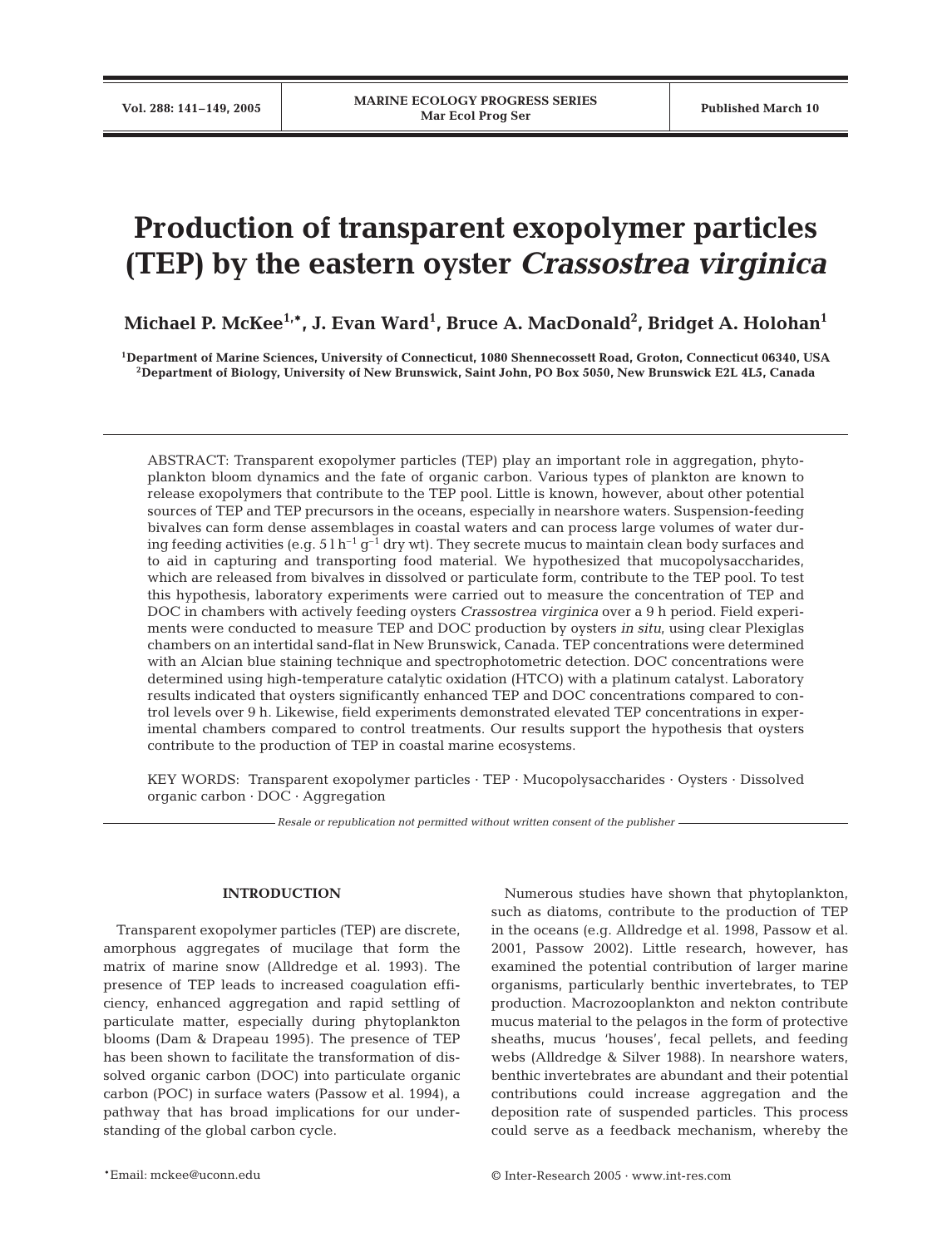energy required to produce mucins is more than compensated for by the return of nutrient-rich particles to the benthos.

Many benthic invertebrates secrete mucus for a variety of applications. For example, snails and whelks secrete pedal mucus to facilitate locomotion along the benthos (Denny 1980). Corals secrete exopolymers to protect against ultraviolet damage, deter fouling organisms (Vrolijk et al. 1990), and maintain clean surfaces in turbid environments (Coffroth 1990). Suspension-feeding bivalves secrete acidic and mixed mucopolysaccharides that function in particle capture and transport on the gill and labial palps (Beninger et al. 1993). Such mucus secretions can reach the environment in a variety of ways. First, water passing over mucus-coated structures may solubilize mucopolysaccharides and carry them out the exhalent siphon or aperture in the form of dissolved organic matter (DOM). Bivalves also expel mucus and pseudofeces from the inhalant siphon or aperture during rapid valve adductions. Pseudofeces are produced by the gills and labial palps, and are composed of mucopolysaccharides and uningested particles (Ward et al. 1994, Urrutia et al. 2001). They have been shown to significantly increase aggregation and sedimentation of suspended particulates to the benthos (Davies & Hawkins 1998), an effect that could also be attributed to the presence of TEP. Although the chemical structures of both molluscan mucus and TEP are poorly defined, the general components of both are long, branching polysaccharides covalently bonded to reactive non-carbohydrate groups such as lipids and proteins. Given the similarity in their chemical nature, we hypothesized that the release of mucus by bivalves contributes to the TEP pool.

Our working hypothesis was separated into 2 main objectives: (1) to determine if oysters produce detectable levels of TEP under controlled conditions in the laboratory, and (2) to examine the production of TEP by oysters in a natural field setting. Additionally, we were interested in determining if DOC could serve as an indicator of TEP production in bivalves. Laboratory research was designed to quantify net production of TEP and DOC by the eastern oyster *Crassostrea virginica* in a closed system over a 9 h period. Field research was designed to measure differences in TEP and DOC concentrations between control treatments and oyster populations on a subtidal sand-flat.

## **MATERIALS AND METHODS**

**Laboratory experiments.** Adult oysters (7.0 to 13.5 cm in shell height) were collected from a nearby mariculture facility and maintained in a flow-through,

seawater tank in the Rankin Laboratory at the University of Connecticut, USA. In addition to feeding on phytoplankton present in the flowing seawater, oysters received cultured and cryopreserved phytoplankton during the acclimation period. Just prior to experimentation, bivalves were cleaned with a dilute solution of freshwater and sodium hypochlorite (ca. 0.6%) to remove fouling organisms and reduce bacterial numbers. Oysters were then maintained in filtered seawater (FSW, 0.2 µm) for 24 h to allow them to clear their guts and pallial cavities. Experiments that examined TEP production were conducted on 6 non-consecutive days during the year 2000. On 2 of the 6 d we also measured DOC concentrations. Each experiment included 3 treatments (blanks, oysters, and controls) with triplicate static chambers in each treatment. Blank chambers, each containing 3 l of natural, 0.2 µm FSW, were used to account for differences in ambient TEP and DOC concentrations among the 6 d, and to account for changes in background concentrations over each 9 h experimental period. Experimental chambers contained 3 l of FSW and 6 oysters. To stimulate a feeding response in oysters, cryopreserved phytoplankton *Chaetoceros gracilis* was added to each chamber. This species of diatom averages ca. 7 µm in diameter and is a good food source for bivalves (Reed Mariculture). Using cryopreserved cells reduced the possible release of TEP that is associated with living phytoplankton. Control chambers, each containing 3 l of FSW and cryopreserved *C. gracilis*, were used to account for any release of TEP or DOC from phytoplankton alone. All chambers were held in a flowing seawater table and maintained at 15 to 17°C.

At the start of the experiment  $(t = 0 h)$ , control and oyster treatments were delivered enough *Chaetoceros gracilis* to obtain a concentration of 10000 cells  $ml^{-1}$ . Diatoms were again added to the experimental chambers at  $t = 4.5$  h, when cell concentrations were depleted, to maintain feeding activity of the oysters. Water samples were taken from all chambers at *t* = 0 h and then at *t* = 4.5 and 9 h, and analyzed for TEP, DOC, bacteria, and phytoplankton. Samples were carefully taken from the middle of each chamber using largebore syringes to avoid resuspending feces and pseudofeces. Water samples from each chamber were collected in either acid-washed, pre-ashed glass bottles fitted with teflon lids (DOC, bacteria), or clean polyethylene bottles (TEP, phytoplankton), and placed on ice in the dark until the end of the experiment. Following the experiment, oysters from each experimental chamber were labeled, frozen, and later measured to determine dry weight. All water samples were prefiltered through a 5 µm Poretics PCTE filter, thereby removing phytoplankton cells that could increase clogging and post-experimental aggregation of TEP on the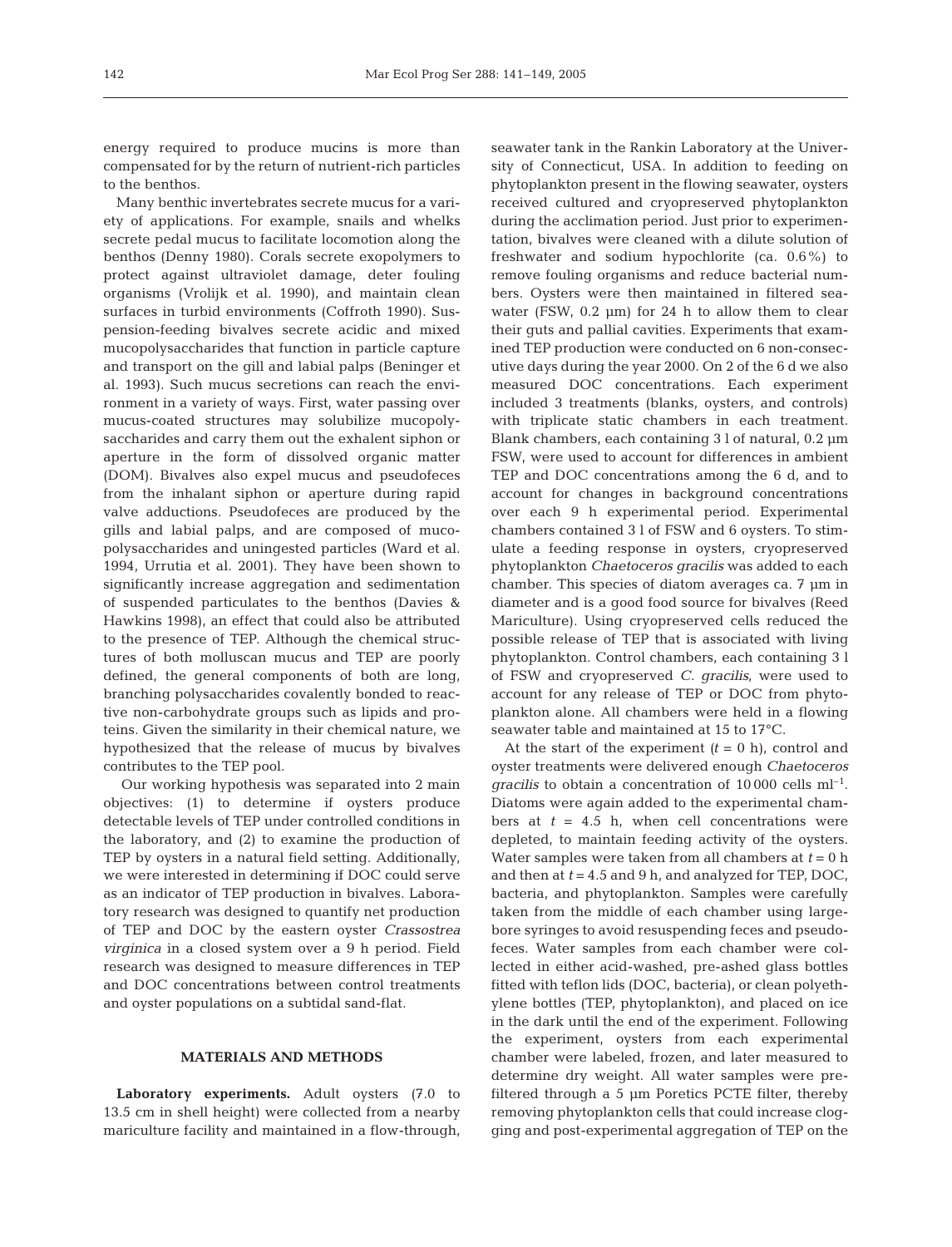**Field experiments.** Field studies were conducted on an intertidal sand-flat adjacent to the Shippegan Aquarium and Marine Station in Shippegan, New Brunswick, Canada. Adult oysters (3.7 to 8.1 cm in shell height) were collected from the sand-flat and cleaned of fouling organisms. Oysters were then placed in plastic-mesh trays and maintained subtidally on the sand-flat until used in an experiment. Experiments were conducted *in situ* using clear Plexiglas chambers to partially isolate groups of oysters from the surrounding water (Fig. 1). Chambers were fitted with clear plastic (Tygon) tubing attached to the head of a peristaltic pump that was maintained on shore. The peristaltic pump provided flow through the chambers at a rate of  $2.5$  l min<sup>-1</sup>. Water was drawn in through rectangular openings in the bottom of the chamber, passed over the oysters, and then flowed out at the top of the chamber. Given the above dimensions and pumping rate, all water in the chambers was exchanged about every 4 min.

Experiments were conducted over a period of 3 d in August 2002. For each trial, approximately 50 oysters were placed in a plastic-mesh tray and positioned subtidally on the sand-flat. A Plexiglas chamber was placed over the tray containing the oysters and secured using guidelines and dive weights. An identical empty tray and chamber was placed next to the chamber containing oysters and served as a control. The experimental (with oysters) and control (without oysters) chambers were then connected to the pump and flow was established. After 1 h, water samples were taken from each chamber and transported to the adjacent laboratory for preparation and analysis. We conducted 8 trials using different groups of oysters. In 2 of the trials, oysters were allowed to feed for an additional 1 h period, during which time the pump was not running and the oysters were exposed to a no-flow condition. Experiments were conducted during ebb, slack-low and flood tides, and seawater temperature and salinity were constant at approximately 18°C and 27 ppt, respectively. Water samples from each chamber were placed in appropriate containers (see above) and analyzed for TEP, DOC, bacteria, and total particulate matter using procedures outlined below. At the end of the experiments, representative oysters were haphazardly selected, shucked, and then dried to constant weight at 70°C.

**Sample analyses.** Water samples from both laboratory and field experiments were analyzed using the following procedures. Phytoplankton or particle concentration in each sample was determined by means of an electronic particle counter (Coulter) and used to

evaluate oyster feeding activity. Bacteria samples were sonicated to disrupt aggregates, filtered through 0.2 µm black polycarbonate filters, and stained with DAPI (4',6-diamidino-2-phenylindole dihydrochloride hydrate). Bacteria were enumerated by direct counts using an epifluorescent microscope (Porter & Feig 1980).

TEP was quantified using a spectrophotometric method that determines concentration relative to a gum xanthan (GX) standard (Passow & Alldredge 1995). The method calls for a 0.02% aqueous solution of Alcian blue (pH 2.5) in 0.06% acetic acid to stain the TEP. The Alcian blue was filtered through a 0.2 µm Versaflow capsule prior to use (Alldredge et al. 1993). TEP samples (50 to 80 ml) were drawn through a 0.45 µm Poretics PCTE filter at a constant, low pressure of 150 mm Hg. Material on the filter was stained with 0.5 ml Alcian blue for less than 2 s, after which excess dye was drawn through the filter. The filter was then rinsed with deionized water to remove unbound stain. Filters were placed in 6 ml of 80%  $H_2SO_4$  for 2 h in order to extract the dye. Dye concentration was then quantified by determining light absorption at 787 nm on a spectrophotometer. TEP concentrations were then determined using a calibration factor that was calculated from the absorption curve of the GX standards. Although standard curves using GX have shown vari-



Fig. 1. Experimental set-up for field research. Each cylindrical chamber had a conical top and was 28 cm high and 24 cm in diameter, resulting in a total volume of about 10 l. The conical top was fitted with a threaded hose connector and attached to a length (ca. 18 m) of clear plastic tubing (Tygon) with an inside diameter of 8 mm. The other end of the tubing was attached to the head of a peristaltic pump that was maintained on shore. Experiments conducted using this paired design were replicated through time (2 to 3 trials  $d^{-1}$ ) over 3 d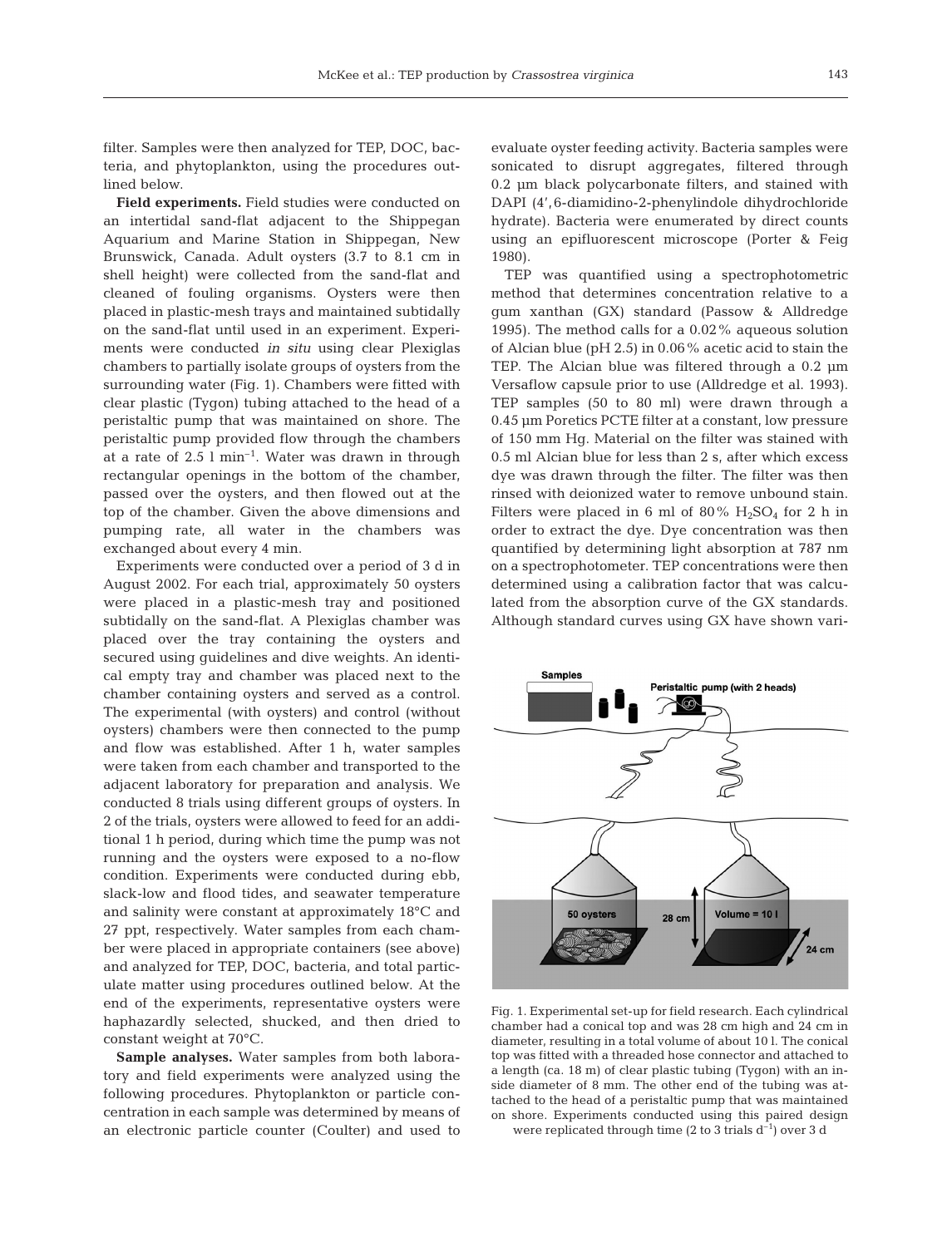ability due to the gel-like nature of the polysaccharide substance (Hung et al. 2003), precautions were taken to create a homogeneous solution. Standard solutions were prepared with desiccated xanthan powder, mixed with an electric homogenizer, followed by ultrasonification. New standards were prepared and calibration factors were determined for each individual experiment. Nevertheless, it is important to mention that the spectrophotometric method provides a relative concentration of TEP that may differ within and among polysaccharide standards (Passow & Alldredge 1995, Hung et al. 2003).

Analysis of non-volatile DOC was conducted using a high-temperature catalytic oxidation (HTCO) method (Shimadzu 5000 carbon analyzer with a platinum catalyst; Benner & Strom 1993). Water samples were filtered through 0.45 µm Poretics PCTE filters to remove phytoplankton cells, TEP and other particulate organic matter (POM). Samples were then acidified with hydrochloric acid (pH < 4) and sparged with pure air for 10 min prior to analysis. Water used for instrumental blanks was processed through a reverse osmosis system and showed no detectable sign of carbon contamination. Experimental samples were quantified using two 4-point standard curves of potassium hydrogen phthalate, ranging from 0 to 0.5 and 0 to 2.5 mg C  $l^{-1}$ .

**Statistical analyses.** In laboratory experiments, blank treatments (no oysters, no diatoms) were used to (1) monitor potential changes in TEP and DOC due to bacteria and/or physical processes over the 9 h experimental period, and (2) account for natural differences in background concentrations of TEP and DOC among experimental days. Statistical analysis of blank treatments using a 1-way repeated measures analysis of venance (ANOVAR) indicated that on 1 of the 6 experimental days (October 12, 2000) there was a significant increase in TEP over time  $(p < 0.05)$ . Therefore, data from this date were removed from further analysis. In addition, a 2-way ANOVAR indicated that there were significant differences in TEP and DOC concentrations in blank chambers among experimental days (p < 0.05). Therefore, prior to statistical analyses, TEP and DOC data from each experiment were normalized for background concentrations by subtracting the blank concentrations for their respective day. A nested, repeated-measures ANOVAR was then used to examine differences and changes in TEP and DOC concentrations in control and oyster treatments, with time as the repeated factor, treatment as an independent variable, and experimental date nested within treatment (Zar 1984). Data were log-transformed and analyzed for normality and homogeneity of variance by evaluating the degree of kurtosis and Greenhouse and Geiser's epsilon index, respectively (for repeated measures; LaTour & Miniard 1983, Systat 9 1999). Data were further analyzed by means of *a posteriori* contrast matrices in order to determine differences between treatments within a given time (Systat 9 1999). If the model detected significant differences with time, then treatments were separated and analyzed using a 1 way ANOVAR. Bacterial numbers from laboratory experiments were also analyzed using a 2-way ANOVAR.

Field experiments were designed to examine differences in TEP and DOC concentrations between treatments, so data were analyzed using a 1-tailed, paired *t*-test. We used a 1-tailed procedure because of the *a priori* assumption that TEP and DOC levels would be higher in experimental chambers compared to control chambers. A 2-tailed, paired *t*-test was used to compare bacterial numbers in experimental and control chambers because there was no *a priori* assumption that bacterial concentrations would be higher or lower in chambers with oysters (Zar 1984). Normality of the differences between pairs was analyzed by evaluating the degree of kurtosis (Systat 9 1999). Variability around the means of laboratory and field data is expressed as standard error (SE) of the mean. For all comparisons, an alpha level of 0.05 was used.

# **RESULTS**

#### **Laboratory experiments**

In nearly all experiments, more than half of the oysters showed signs of feeding after 20 min, and all were actively feeding within the first hour. Oysters typically removed 90% of the phytoplankton in experimental chambers within the first hour of feeding. After depleting the phytoplankton, oysters appeared less active, periodically opening and closing their valves during the experiment. The average dry tissue mass of oysters used in all laboratory experiments was  $1.33 \pm 0.1$  g  $(n = 102)$ .

The concentration of bacteria was low relative to natural seawater due to filtration of water prior to the experiments  $(1.16 \times 10^5 \pm 0.07 \text{ cells m}^{-1})$ , both treatments and times combined). There was no significant difference in the number of bacteria between control and oyster chambers, nor did numbers significantly increase over the 9 h experimental period ( $p > 0.05$ , ANOVAR; Table 1). These results suggest that any effects of bacteria on TEP and DOC concentrations during the trials were equal in the experimental and control chambers.

The mean background concentration of TEP in blank treatments during the 5 experimental days was  $114 \pm$  $7 \mu$ g TEP  $l^{-1}$  and there was no statistical increase in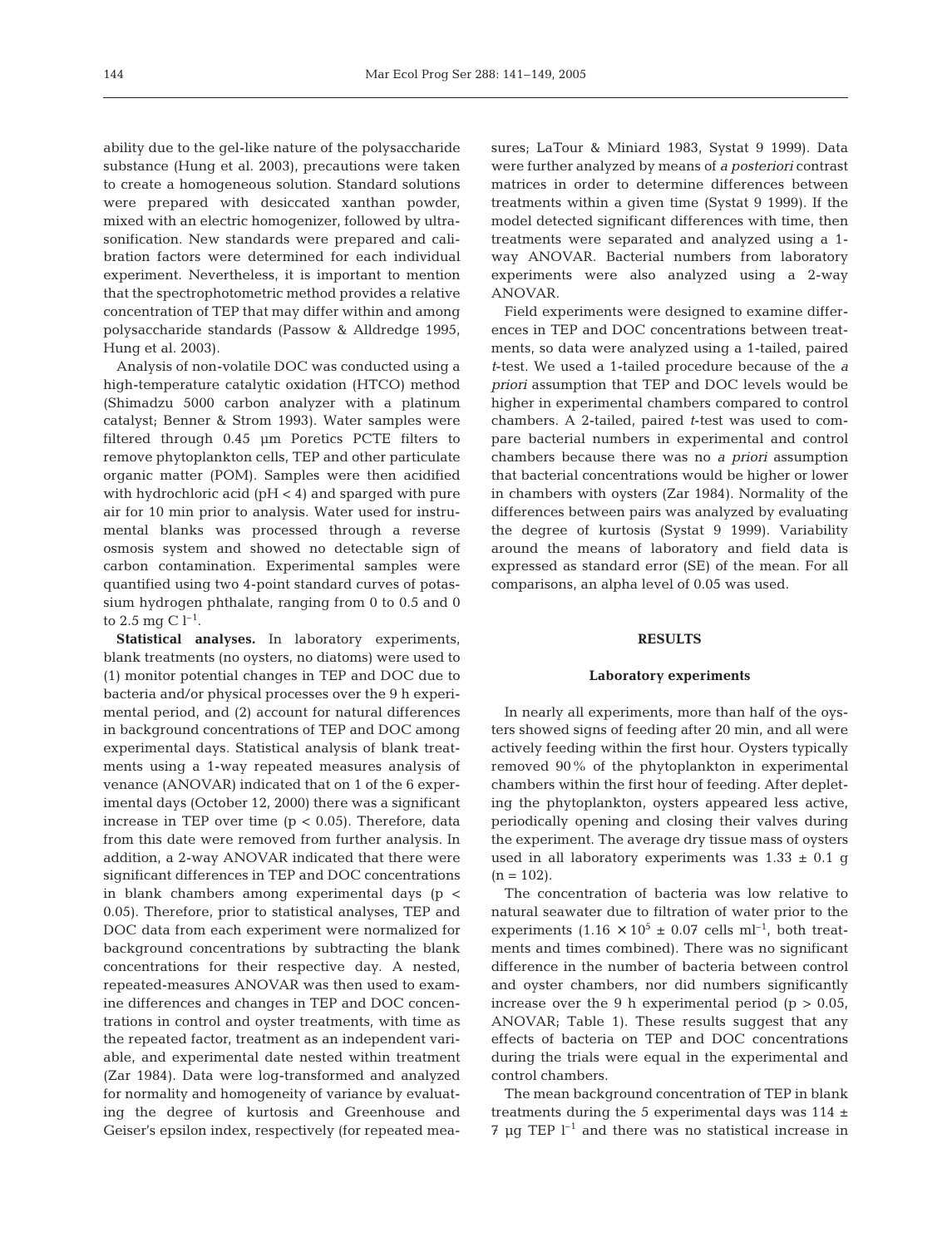Table 1. *Crassostrea virginica.* Results of laboratory experiments showing data for concentration of transparent exopolymer particles (TEP, gum xanthan equivalents) and concentration of dissolved organic carbon (DOC) in all treatments, and concentration of bacteria (Bact) in control and oyster chambers. For statistical analysis, background levels (blanks) have been subtracted from TEP and DOC concentrations. Oyster treatments displayed a significant increase in TEP concentration over the experimental period (\*p < 0.01, ANOVAR), and TEP and DOC concentrations were significantly higher in oyster chambers than in control chambers at 9 h (\*\*p < 0.05, ANOVAR). Data are means ± SE. nd: no data

| Data type<br>Treatment          | $\Omega$                   | Time (h)<br>4.5 | 9                          |
|---------------------------------|----------------------------|-----------------|----------------------------|
| TEP ( $\mu$ g l <sup>-1</sup> ) |                            |                 |                            |
| Blank $(n = 15)$                | $112 \pm 11$               | $127 \pm 13$    | $101 \pm 11$               |
| Control $(n = 15)$              | $103 \pm 11$               | $143 + 12$      | $130 \pm 21$               |
| Oyster $(n = 17)$               | $147 \pm 12$               | $145 + 9$       | $231 + 28$ */**            |
| $DOC$ (mq $l^{-1}$ )            |                            |                 |                            |
| Blank $(n = 6)$                 | $0.90 \pm 0.2$             | $1.02 \pm 0.1$  | $1.26 \pm 0.0$             |
| Control $(n = 6)$               | $1.44 \pm 0.3$             | $1.43 \pm 0.3$  | $1.32 \pm 0.2$             |
| Oyster $(n = 6)$                | $1.57 \pm 0.2$             | $1.83 \pm 0.2$  | $2.14 + 0.4$ **            |
| Bact (cells $ml^{-1}$ )         |                            |                 |                            |
| Control $(n = 7)$               | $1.15 \pm 0.1 \times 10^5$ | nd              | $1.37 \pm 0.1 \times 10^5$ |
| Oyster $(n = 7)$                | $1.14 \pm 0.1 \times 10^5$ | nd              | $1.21 + 0.1 \times 10^5$   |

concentration over the 9 h experimental period (p > 0.05, ANOVAR). Mean TEP concentrations in the blank, control and oyster treatments, prior to the subtraction of background levels, are given in Table 1. Statistical analysis was performed on TEP concentrations in the control and oyster treatments after the blanks had been subtracted for each experimental day. Results of the nested ANOVAR indicated that there was a significant effect of both treatment and time on TEP concentration  $(p < 0.01$ ; Fig. 2). There was also a significant interaction effect between these 2 factors (p < 0.05; Table 2), indicating that the effect of time on TEP production varied among treatments. *A posteriori* contrasts indicated that concentration of TEP in oyster treatments differed significantly from controls at 9 h  $(p < 0.01)$ , but not at 4.5 or 0 h  $(p > 0.05,$  Table 2). Further analysis with 1-way ANOVAR indicated a significant increase in TEP production with time in the oyster treatments  $(p < 0.001)$ , and no significant change with time in control treatments ( $p > 0.05$ , Fig. 2). Mean difference in TEP concentration between the oyster and control chambers at 9 h was  $97 \pm 22$  µg TEP l<sup>-1</sup>. Dividing this difference by the average volume-specific dry tissue mass of oysters (g  $l^{-1}$ ) used in the experiments gives a biomass-specific production of  $47 \pm 14$  µg TEP  $q^{-1}$  dry wt over the experimental period.

The mean background concentration of DOC in the blank treatments during the 2 experimental days was  $0.91 \pm 0.1$  mg C l<sup>-1</sup> and there was no statistical increase

in concentration over the 9 h experimental period  $(p >$ 0.05, ANOVAR). Mean DOC concentrations in the blank, control and oyster treatments, prior to the subtraction of background levels, are given in Table 1. Statistical analysis was performed on DOC concentrations in the control and the oyster treatments after the blanks had been subtracted for each experimental day. Results of the nested ANOVAR indicated a significant effect of treatment  $(p < 0.01)$ , but not time  $(p = 0.06)$  on DOC concentration (Fig. 2). There was no significant interaction effect between these 2 factors (p = 0.10). *A posteriori* contrasts indicated that concentration of DOC in the oyster treatments differed significantly from controls at 9 h ( $p < 0.01$ ), but not at 4.5 or 0 h ( $p >$ 0.05, Table 3). Further analysis with 1-way ANOVAR detected no significant increase in DOC production with time in the oyster or control treatments ( $p > 0.05$ , Fig. 2). The mean difference in DOC concentration between the oyster and control chambers at  $t = 9$  was  $0.82 \pm 0.1$  mg C l<sup>-1</sup>. Dividing this difference by the



Fig. 2. *Crassostrea virginica*. Results of laboratory experiments, showing mean concentrations of (A) transparent expolymer particles (TEP) and (B) dissolved organic carbon (DOC) above background levels (blanks). Control treatments did not display significant change in TEP and DOC concentration during the experiment. Oyster treatments exhibit significant increase in TEP concentration over a 9 h period  $(*p <$ 0.01, ANOVAR), yet no significant increase in DOC concentration. In addition, TEP and DOC concentration in oyster chambers was significantly higher than in control chambers at 9 h (##p < 0.05, ANOVAR). No differences between treatments were found at other time intervals. Lines indicate data trends; error bars represent standard error of means (TEP,  $n = 17$ ; DOC,  $n = 6$ ). GX: gum xanthan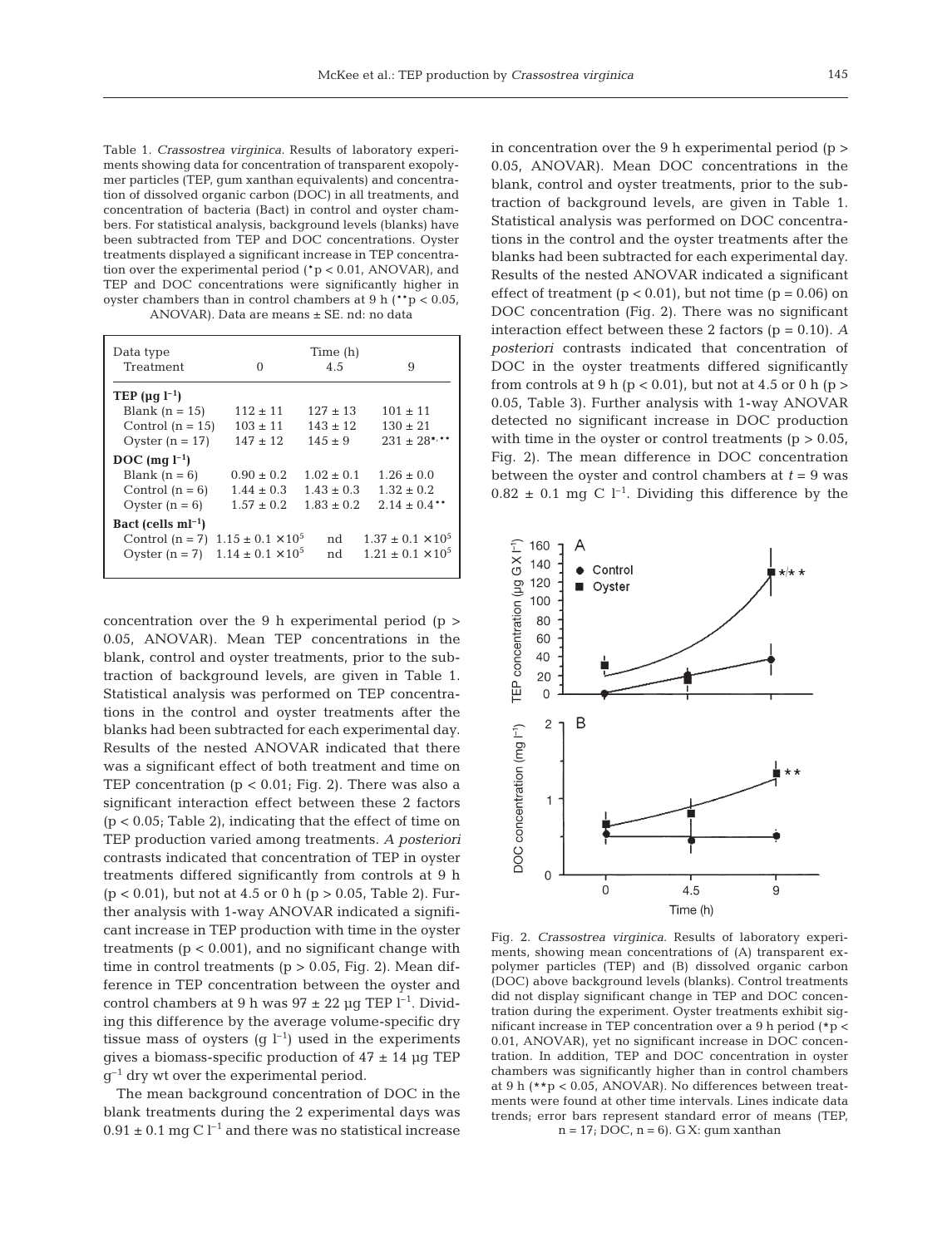Table 2. *Crassostrea virginica.* (A) Repeated-measures, nested analysis of variance and (B) *a posteriori* contrasts for log-transformed data comparing transparent expolymer particle (TEP) concentrations between control and oyster treatments. Date of experiments was nested within treatment (Date). TEP concentration was determined at 3 times: 0, 4.5, and 9 h after each trial began. G: probabilities adjusted for Greenhouse-Geisser epsilon  $(= 0.781)$ ; \*significant at alpha level of 0.05

| (A) ANOVAR<br>Source                                      | df             | MS.   | F     | p        | Corrected p              |
|-----------------------------------------------------------|----------------|-------|-------|----------|--------------------------|
| Between subjects                                          |                |       |       |          |                          |
| Treatment                                                 | $\mathbf{1}$   | 0.348 | 10.48 | $0.004*$ |                          |
| (Date)                                                    | 8              | 0.072 | 2.16  | 0.075    |                          |
| Error                                                     | 21             | 0.033 |       |          |                          |
| Within subjects                                           |                |       |       |          |                          |
| Time                                                      | 2              | 0.215 | 5.38  | $0.008*$ | $0.015$ (G) <sup>*</sup> |
| $Time \times Treatment$                                   | $\mathfrak{D}$ | 0.206 | 5.16  | $0.010*$ | $0.017$ (G) <sup>*</sup> |
| $Time \times (Date)$                                      | 16             | 0.044 | 1.10  | 0.383    | 0.390(G)                 |
| Error                                                     | 42             | 0.040 |       |          |                          |
| (B) A posteriori, univariate contrasts between treatments |                |       |       |          |                          |
| Effect                                                    | df             | MS    | F     | p        |                          |
| Time 0                                                    | 1              | 0.092 | 3.24  | 0.109    |                          |
| Error                                                     | 8              | 0.028 |       |          |                          |
| Time $4.5$                                                | 1              | 0.009 | 0.23  | 0.644    |                          |
| Error                                                     | 8              | 0.039 |       |          |                          |
| Time 9                                                    | $\mathbf{1}$   | 0.659 | 7.10  | $0.029*$ |                          |
| Error                                                     | 8              | 0.093 |       |          |                          |

between the oyster and control chambers ( $p > 0.05$ , paired *t*-test; Table 4). This result suggests that any effects of bacteria on TEP and DOC concentrations during the trials were equal in experimental and control chambers.

TEP concentrations in the control and oyster chambers ranged from 324 to 1067 and 452 to 1488 µg TEP  $l^{-1}$ , respectively. Seawater from the oyster chambers had a significantly higher concentration of TEP than seawater from the control chambers after the experimental period (p < 0.05, paired *t*test; Table 4). This result indicates that the feeding activity of oysters, in their natural setting, produced measurable levels of TEP. The mean difference in TEP concentration between the oyster chambers and their paired control chambers was  $129 \pm 61$  µg TEP  $l^{-1}$ . Dividing this difference by the average volume-specific dry tissue mass of oysters (g  $l^{-1}$ ) used in the experiments gives a biomass-specific production of  $34 \pm 16$  µg TEP g<sup>-1</sup> dry wt over the experimental period.

average volume-specific dry tissue mass of oysters  $(q l^{-1})$  used in the experiments gives a biomass-specific production of  $0.51 \pm 0.2$  mg C g<sup>-1</sup> dry wt over the experimental period.

Table 3. *Crassostrea virginica.* (A) Repeated-measures, nested analysis of variance and (B) *a posteriori* contrasts for log-transformed data comparing dissolved organic carbon (DOC) concentrations between control and oyster treatments. Date of experiments was nested within treatment (Date). TEP concentration was determined at 3 times: 0, 4.5, and 9 h after each trial began. G: probabilities adjusted for Greenhouse-Geisser epsilon (=0.781); \*: significant at alpha level of 0.05

#### **Field experiments**

Observations of oysters in the experimental chambers indicated that many were open and apparently feeding during the trials. Periodic counts of the number of particles in the oyster and control chambers supported these observations. On average, particle concentrations were 30% lower in water from the oyster chambers compared to water from the control chambers. Randomly sampled oysters used in field trials averaged  $0.75 \pm 0.03$  g dry tissue mass  $(n = 30)$ .

Bacterial concentrations averaged  $1.71 \times 10^6$  cells ml<sup>-1</sup> in the control chambers and  $1.77 \times 10^6$  cells ml<sup>-1</sup> in the experimental chambers. There was no significant difference in bacterial numbers

| (A) ANOVAR                                                |                |       |                |          |             |
|-----------------------------------------------------------|----------------|-------|----------------|----------|-------------|
| Source                                                    | df             | MS    | $\overline{F}$ | p        | Corrected p |
| Between subjects                                          |                |       |                |          |             |
| Treatment                                                 | 1              | 0.097 | 17.56          | $0.003*$ |             |
| (Date)                                                    | 2              | 0.053 | 9.59           | $0.008*$ |             |
| Error                                                     | 8              | 0.006 |                |          |             |
| Within subjects                                           |                |       |                |          |             |
| Time                                                      | $\overline{2}$ | 0.023 | 3.38           | 0.060    | 0.060(G)    |
| Time $\times$ Treatment                                   | $\overline{2}$ | 0.018 | 2.70           | 0.098    | 0.099(G)    |
| $Time \times (Date)$                                      | 4              | 0.013 | 1.93           | 0.154    | $0.155$ (G) |
| Error                                                     | 16             | 0.007 |                |          |             |
| (B) A posteriori, univariate contrasts between treatments |                |       |                |          |             |
| Effect                                                    | df             | MS    | F              | p        |             |
| Time 0                                                    | 1              | 0.003 | 0.36           | 0.564    |             |
| Error                                                     | 8              | 0.008 |                |          |             |
| Time $4.5$                                                | 1              | 0.026 | 3.38           | 0.103    |             |
| Error                                                     | 8              | 0.008 |                |          |             |
| Time 9                                                    | 1              | 0.103 | 37.09          | $0.000*$ |             |
| Error                                                     | 8              | 0.003 |                |          |             |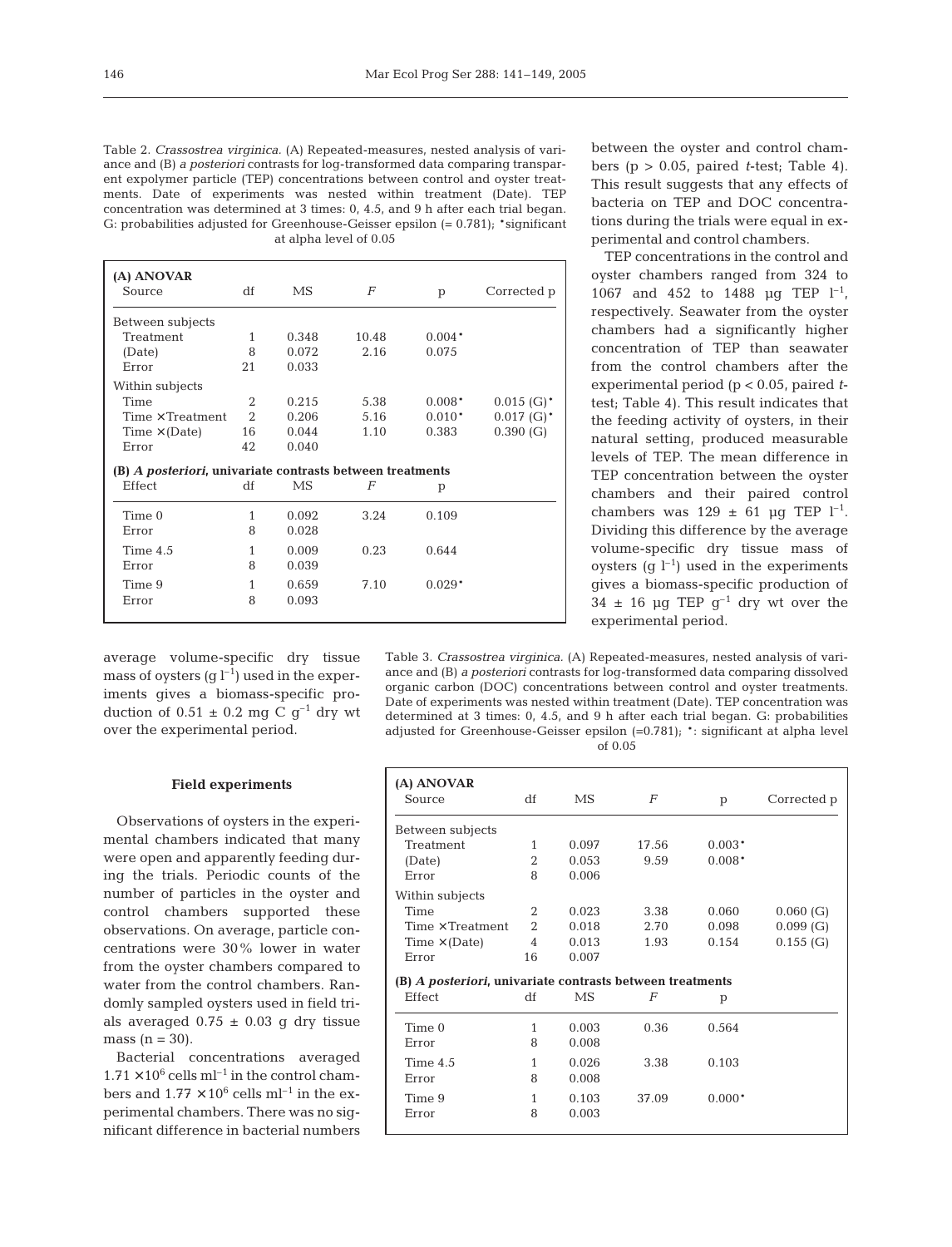147

Table 4. *Crassostrea virginica.* Results of field experiments showing data for concentration of transparent exopolymer particles (TEP, gum xanthan equivalents), concentration of dissolved organic carbon (DOC), and concentration of bacteria (Bact) in control and oyster chambers. Significant changes between control and oysters chambers are indicated and were determined using paired *t*-tests. Data are means ± SE. ns: not significant at p > 0.05

| Data type                                     |                                                                                           |                        | Significance |
|-----------------------------------------------|-------------------------------------------------------------------------------------------|------------------------|--------------|
|                                               | Control                                                                                   | Oyster                 |              |
| TEP ( $\mu$ g l <sup>-1</sup> )<br>$(n = 10)$ | $741 \pm 100$                                                                             | $869 \pm 100$ p < 0.05 |              |
| $DOC$ (mq $l^{-1}$ )<br>$(n = 8)$             | $3.89 \pm 0.4$                                                                            | $4.09 + 0.5$           | ns           |
| $(n = 8)$                                     | <b>Bact (cells ml<sup>-1</sup>)</b> $1.71 \pm 0.2 \times 10^6$ $1.77 \pm 0.2 \times 10^6$ |                        | ns           |

DOC concentrations in the control and oyster chambers ranged from 2.3 to 5.0 and 2.3 to 6.7 mg C  $1^{-1}$ , respectively. No significant difference was found in DOC levels between the control and oyster chambers (p > 0.05, paired *t*-test; Table 4).

## **DISCUSSION**

Our laboratory research shows that oysters significantly enhance TEP concentrations in seawater over a 9 h period. Concentrations in the oyster treatments were nearly double that of control treatments (Table 1), suggesting that mucins released by oysters enhance the TEP signal. Furthermore, no statistical increase occurred in the control chambers over the same period (Fig. 2). The slight increase in TEP levels in the control treatments, illustrated by the trend line in Fig. 2, was probably due to the higher diatom concentrations in these chambers compared to chambers with actively feeding oysters at 9 h. Although we used cryopreserved phytoplankton to minimize TEP production, some exopolymers may have diffused from the non-living cells over time. The measured increase in TEP concentration in the oyster treatments should be considered net production as it may have underestimated actual gross production due to 2 conditions of our experimental design: (1) Oysters are capable of retaining particles as small as 2 µm in diameter with 50% efficiency (Møhlenberg & Riisgård 1978, Riisgård 1988). TEP ranges in size from 0.45 µm to several hundred micrometers (Alldredge et al. 1993), becoming larger under conditions of potential aggregation. In a closed chamber, oysters could have removed small, actively forming TEP while the experiments were underway. (2) Water samples were prefiltered through a 5 µm filter prior to analysis to remove phytoplankton

cells and reduce their contribution to the TEP signal. This action may have also reduced the concentration of TEP produced by oysters. Future laboratory experiments should be conducted in a flow-through system in order to determine gross production rates.

Similarly, on an intertidal sand-flat, the presence of oysters significantly increased the TEP concentration of water flowing through the experimental chamber. Elevated TEP concentrations in the experimental chambers were probably due to feeding activity and release of mucins by oysters. Overall, oyster activity enhanced the TEP concentration by about 17% compared to control chambers, which represented conditions of the surrounding water. Interestingly, the biomass-specific production of TEP by oysters in the field and the laboratory were strikingly similar (field:  $34 \pm$ 16 µg TEP  $g^{-1}$  dry wt; laboratory:  $47 \pm 14$  µg TEP  $g^{-1}$ dry wt). Although comparable, a simple association is complicated by the differing dynamics of the field and laboratory experimental conditions (static versus flowing), as well as the different time frames over which experiments were conducted. The field results are perhaps the best estimate of the TEP production potential by oysters as they were obtained under more natural conditions. In control chambers, the concentration of TEP measured in the field was about 20 times higher than concentrations measured in the laboratory (at *t* = 9 h, cf. Tables 1 & 4). This is not surprising given the extensive prefiltration of water in laboratory experiments. In addition, TEP levels measured at our field site (Shippegan, New Brunswick) were 3 to 4 times higher than TEP concentrations measured in Monterey Bay during a mid-summer *Chaetoceros gracilis* bloom  $(271 \pm 30 \text{ [SD]} \text{ µq TEP } l^{-1}$ ; Passow & Alldredge 1995). The higher levels of TEP measured at our site were probably due to several factors. Field experiments were conducted on an inshore sand-flat where water level ranged from about 0.3 to 1.7 m with each tidal cycle. The areas around our site supported large populations of oysters and other suspension-feeders as well as extensive beds of seagrass. Rafts of seagrass blades routinely floated by our sampling chambers carried by the ebb and flow of the tide. Seagrasses are known to produce DOM (Alber & Valiela 1994), which may have resulted in elevated TEP levels at our study site. Nevertheless, oyster-feeding activity produced a detectable increase in TEP concentration above these high background levels. As both the laboratory and field experiments suggest, oysters may contribute significantly to the local TEP pool.

In laboratory experiments, changes in DOC concentrations in control and oyster treatments mirrored changes in TEP concentrations. There was a clear trend of increasing DOC concentrations in oyster treatments over time, and mean DOC concentration was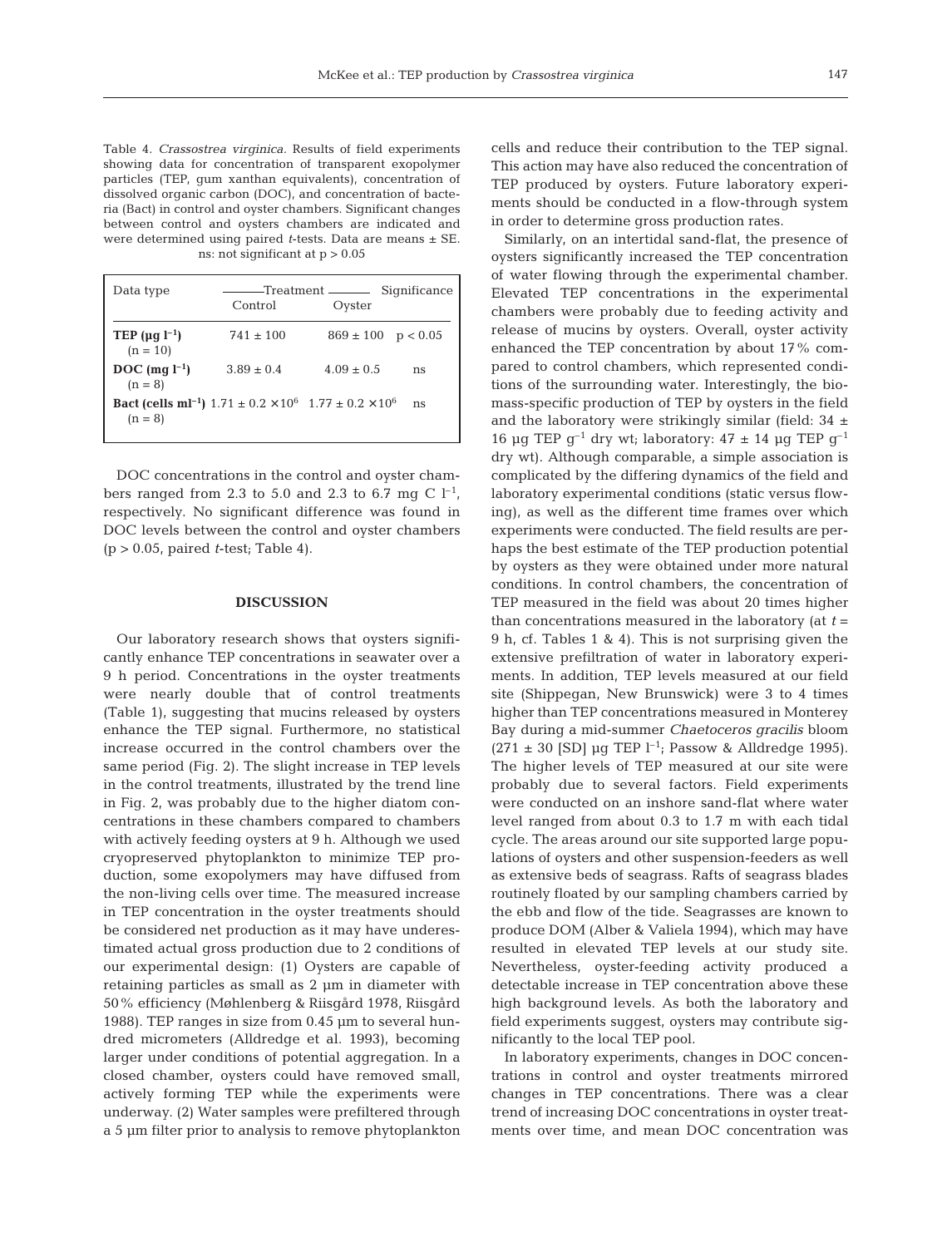significantly higher in the oyster treatments compared to controls at 9 h (Fig. 2, Table 1). Bivalves have previously been shown to produce measurable amounts of DOC (Famme & Knudsen 1983). The release of soluble mucopolysaccharides, which energetically can amount to ca. 40% of the total production of some molluscs (Bayne & Newell 1983), was probably the major source of this organic carbon. Although feces can contribute to the DOC pool, little was produced during our laboratory experiments. In addition, bivalves are ammonotelic, so little if any organic carbon is associated with excretion (Bayne & Newell 1983, Hawkins & Bayne 1992). In the field experiments, there was no significant difference in DOC concentrations between the experimental and control chambers. An abundance of macrophytic material could explain the elevated DOC concentrations in comparison to another field study in the Gulf of Mexico (0.24 to 0.58 mg C  $l^{-1}$ ; Hung et al. 2001) and bacterial decomposition of POM could account for a low signal-to-noise ratio of DOC. Concentrations of DOC in laboratory experiments more closely resembled those of the aforementioned field studies in the Gulf of Mexico. In the laboratory, precautions were made to remove existing POM from the water using filtration prior to experimentation. Although we did not measure a significant increase in DOC concentrations over time, the oyster treatments showed higher concentrations than control treatments at 9 h. Under controlled conditions, DOC levels may be indicative of TEP precursors but, due to other potential sources of DOC in the field, production of solubilized mucopolysaccharides by bivalves is not a robust indicator of TEP production.

Although bacteria are known to produce exopolymers (Decho 1990), no studies have shown that bacteria contribute directly to the TEP pool (Passow et al. 2001, Passow 2002). The role of bacteria in DOC production and utilization remains unclear at this point in time. Bacteria will most probably utilize labile DOC and convert it into refractory DOC (Ogawa et al. 2001). This may change the surface-active nature of dissolved TEP precursors and reduce the likelihood for aggregation. However, bacterial biomass remained low and constant in the control and oyster treatments in both the laboratory and field experiments (Tables 1 & 4). These data suggest that bacterial numbers alone cannot explain the differences in TEP and DOC concentrations over time or among control and oyster treatments.

In conclusion, this research is the first to investigate the release of TEP by the eastern oyster *Crassostrea virginica*, and supports the hypothesis that oysters produce TEP that may contribute to organic aggregates in coastal waters. The presence of TEP in surface waters has been shown to enhance particle aggregation and increase the settling rate of POM (Dam & Drapeau

1995, Davies & Hawkins 1998). Therefore, in areas that support large populations of oysters, elevated levels of TEP might increase the deposition rate of organic-rich particles, thereby enhancing benthic–pelagic coupling and the flux of food to the benthos. Our results highlight the role of oysters in the production of TEP, and suggest that oysters and other bivalves may influence the aggregation rate of POM in coastal waters. Future research is necessary to evaluate the net production of TEP in the field and assess the overall contribution of bivalves and other benthic invertebrates to the TEP pool.

*Acknowledgements.* We would like to thank K. Murphy for assisting in laboratory preparation and experimentation, and G. Rivara (Cornell Cooperative Extension) for the supply of *Crassostrea virginica*. We also express our gratitude to J. Brookes, R. and P. Rioux, and the staff of the Shippagan Aquarium and Marine Centre for assisting with our fieldwork in New Brunswick. This research was funded by grants from the National Science Foundation to J.E.W. (OCE 981-8479, OCE/Career 987-5068, DBI-FSML 990-7701), and the Natural Sciences and Engineering Research Council of Canada (NSERC) to B.A.M.

## LITERATURE CITED

- Alber M, Valiela I (1994) Production of microbial organic aggregates from macrophyte-derived dissolved organic material. Limnol Oceanogr 39:37–50
- Alldredge AL, Silver MW (1988) Characteristics, dynamics and significance of marine snow. Prog Oceanogr 20:41–82
- Alldredge AL, Passow U, Logan BE (1993) The abundance and significance of a class of large, transparent organic particles in the ocean. Deep-Sea Res 40:1131–1140
- Alldredge AL, Passow U, Haddock SHD (1998) The characteristics and transparent exopolymer (TEP) content of marine snow formed from thecate dinoflagellates. J Plankton Res 20:393–406
- Bayne BL, Newell RC (1983) Physiological energetics of marine molluscs. In: Saleuddin ASM, Wilbur KM (eds) The Mollusca, Vol 4, physiology Part 1. Academic Press, New York, p 407–515
- Beninger PG, St-Jean S, Poussart Y, Ward JE (1993) Gill function and mucocyte distribution in *Placopecten magellanicus* and *Mytilus edulis* (Mollusca: Bivalvia): the role of mucus in particle transport. Mar Ecol Prog Ser 98: 275–282
- Benner R, Strom M (1993) A critical evaluation of the analytical blank associated with DOC measurements by hightemperature catalytic oxidation. Mar Chem 41:153–160
- Coffroth MA (1990) Mucous sheet formation on poritid corals: an evaluation of coral mucus as a nutrient source on reefs. Mar Biol 105:39–49
- Dam HG, Drapeau DT (1995) Coagulation efficiency, organicmatter glues and the dynamics of particles during a phytoplankton bloom in a mesocosm study. Deep-Sea Res 42: 111–123
- Davies MS, Hawkins SJ (1998) Mucus from marine mollusks. In: Blaxter JHS, Southward AJ, Tyler PA (eds) Advances in marine biology, Vol 34. Academic Press. San Diego, CA, p 1–71